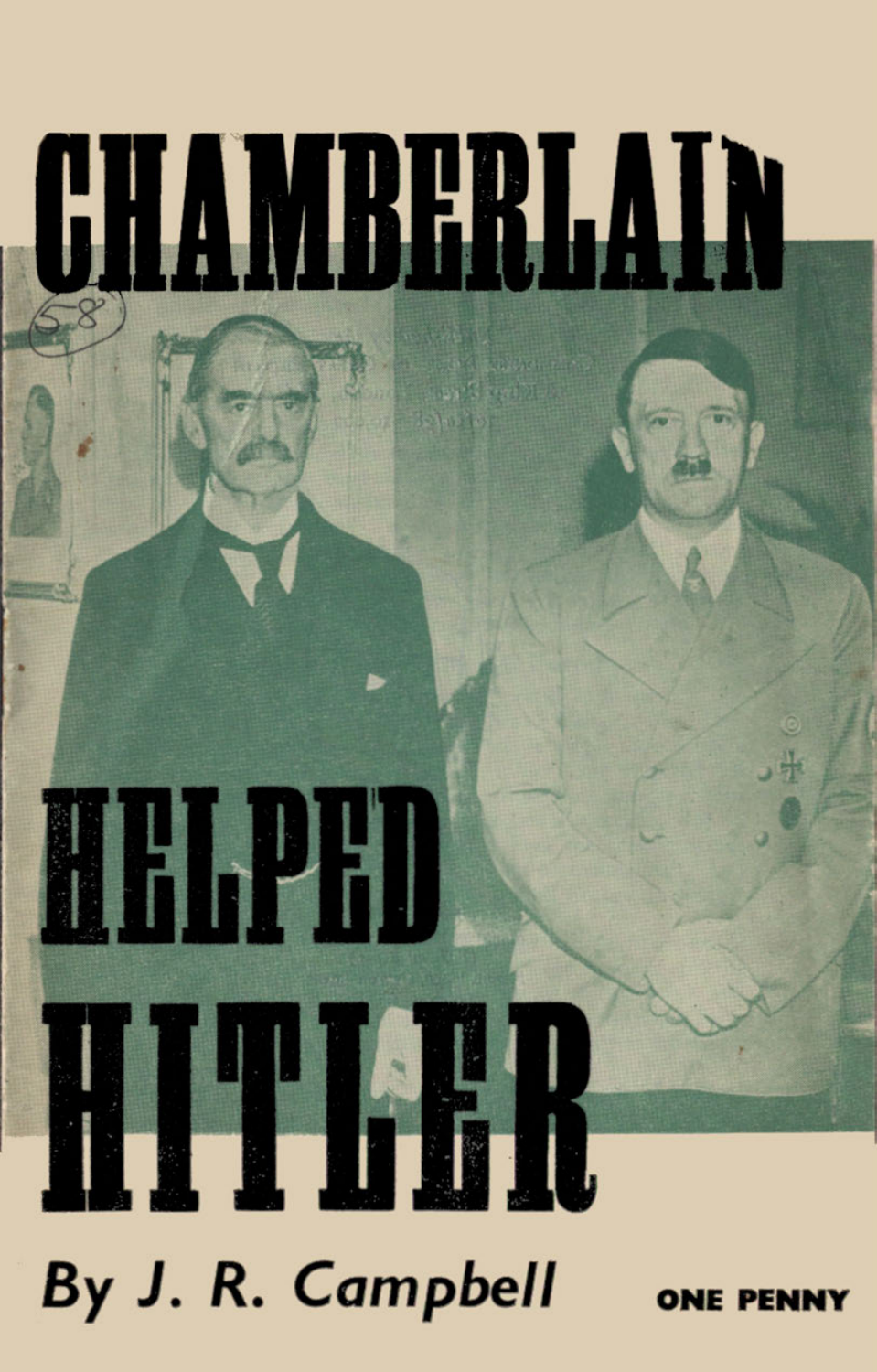*Published by the*  COMMUNIST PARTY OF GREAT BRITAIN 16 King Street, London, W.C.2  $10/10/38 - 10,000$ 

> *Printed by th•*  **MARSTON PRINTING COMPANY** *(T.U. all depts.)*  Nelson Place, Cayton Street, London, E.C.1.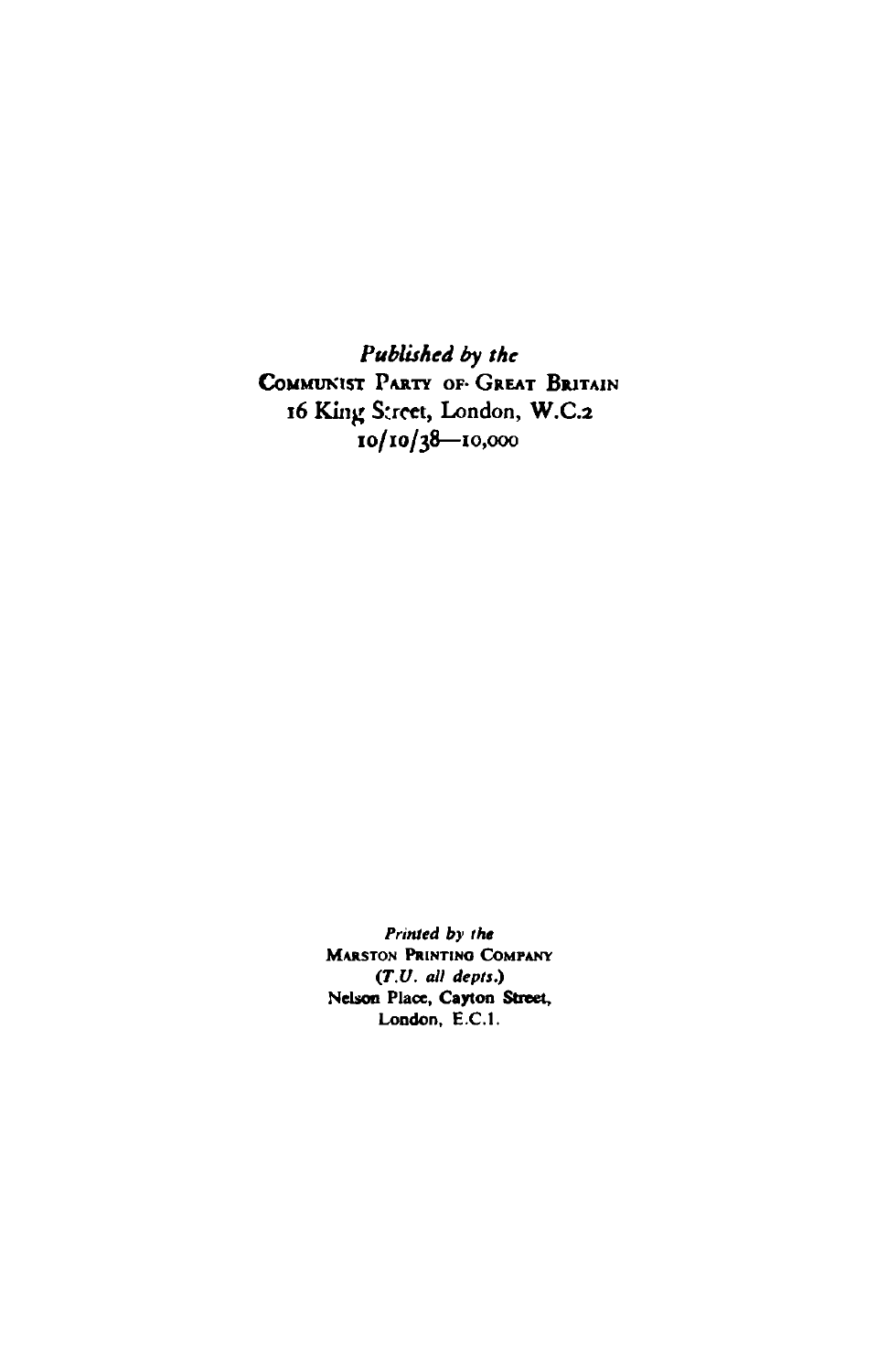# **HOW CHAMBERLAIN HELPED HITLER**

# **By J. R.** *CAMPBELL*

THE British people stand for the right of everyone to express<br>his honest thoughts, to worship as he pleases, to reject any<br>variety of religious faith, to support any political party, to<br>criticise the Government and the aut his honest thoughts, to worship as he pleases, to reject any variety of religious faith, to support any political party, to criticise the Government and the authorities generally. Such rights did not fall from heaven. They were won for the British people after years of struggle.

, The British people gave to the world the trade union movement, which has established itself as an essential part of British public life. Outside the six-million workers organised in various trades unions, there are millions whose standard of life has been in a measure protected by trade unionism. The socal services of the country, unemployment and health insurance, housing, arc the result of continuous pressure by these organisations. Over a large part of Europe, they have been destroyed by Fascism, which is preparing to destroy them in the remaining democratic countries including Britain.

# **Hunger Rations for All Europe**

The standard of life of the British people is in peril. The Fascist countries are the low wage countries of Europe. Nazi Germany is the only country in the world where wages have actually been lowered since the crisis year of 1932. Hitler is out to spread this low wage regime through Europe, to put Europe on hunger rations as a means of getting the resources to declare a successful war on Britain. If all Europe goes on hunger rations, the present British standard of life, already far too low, cannot be maintained. And the National Government is helping to put all· Europe on hunger rations.

Hitler was able to advance to the extent that he has, because he took the first steps forward under the joint banners of " the struggle for peace " and " the struggle against Bolshevism," and the powerful political machine and press of the Conservative Party has been used to convince the British people that this was the reason for his rearmament.

In October 1933, German Fascism left the League of Nations so that it might have a free hand in its preparation to poleaxe peace: and democracy throughout Europe. While making this move, Hitler declared :

" The German Government and the German people arc at one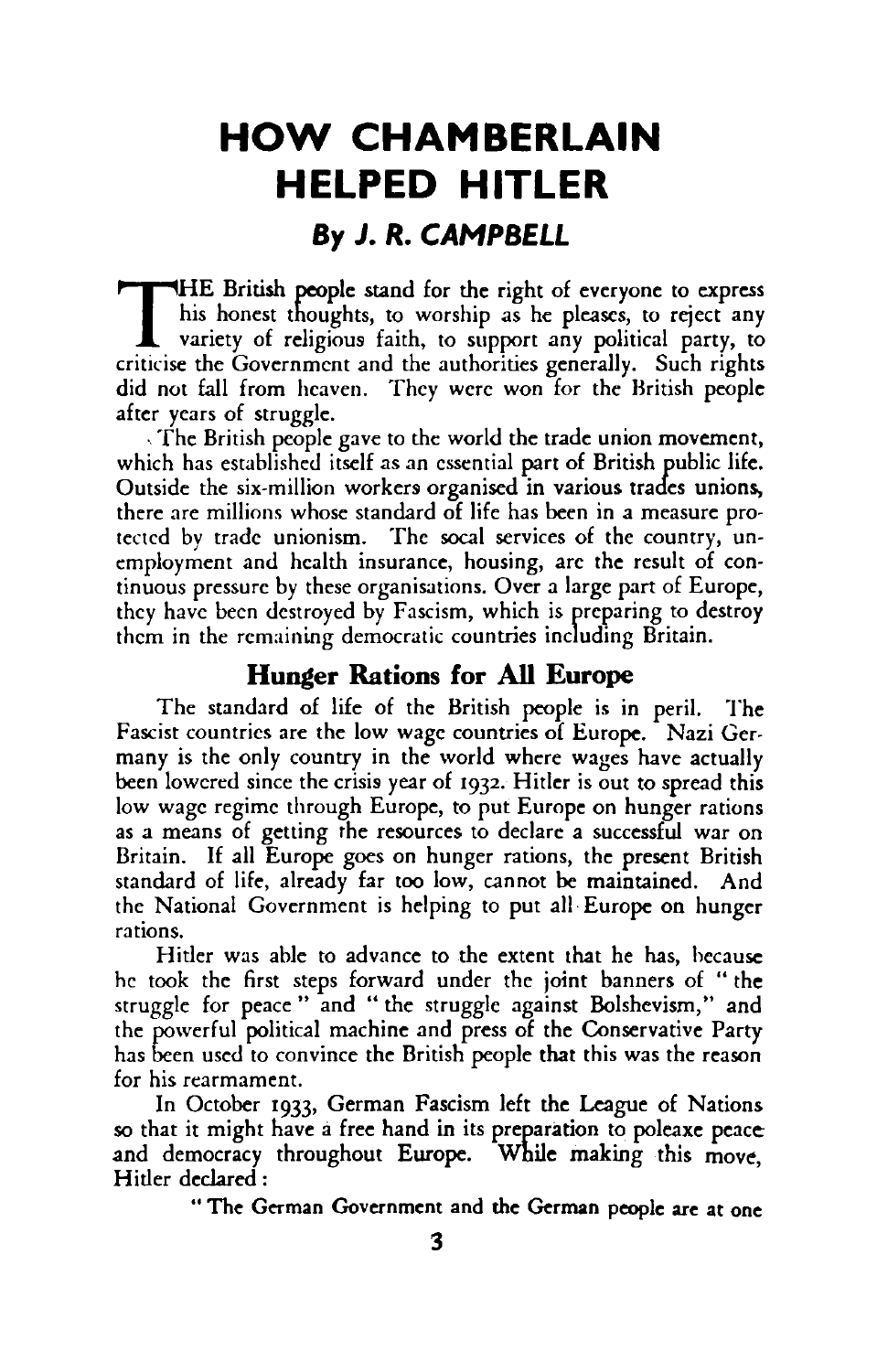in their desire to pursue a policy of peace, reconciliation and agreement, as the basis of all decisions and every undertaking.

" The German Government and the German people therefore reject the use of force as a means of removing the differences which exist within the European Community of States."

This was in direct contradiction to what Hitler had written in his book "My Struggle" in which he said:

"To-day I am led to the sober consideration that lost territories are not won back by the volubility of Parliamentary gasbags, but must be won by a sharpened sword, that is, by bloody struggle."

In May 1935 Hitler introduced conscription in Germany and accompanied this by the usual "peace speech." Two points from this speech are well worthy of attention.

#### Hitler promised that Germany would under no circumstances militarise the Rhineland.

A few months later Hitler repudiated this promise and occupied the demilitarised Rhineland.

In the same speech Hitler declared :

" Germany neither intends nor wishes to interfere in the domestic affairs of Austria, to annex Austria or to attach that country to her."

#### Yet this is precisely what Germany did less than three years later.

When Hitler occupied the Rhineland he again made a peace offer. The Tory press supported him, declaring that now the way was open tor a peace settlement. A few months later, Hitler, with his eye on the rich mineral resources of Northern Spain, co-operated with Italy in invading that country.

He declares he has only gone in there to guarantee Europe against Bolshevism and British Toryism again supports him.

British Tories deliberately concealed from the people what Hitler is really aiming at. If we want to know, it is necessary to turn to " Mein Kampf " which contains the foreign policy programme from which German fascism has never deviated however much it may, by professions of peace, have distracted attention from its real aims.

" Mein Kampf " lays down the aim of building up a huge Fascist Empire in Europe and then laying claim to a great colonial empire.

"Such a policy of land acquisition, however, cannot be carried out in some such place as the Cameroons, but is to-day almost exclusively possible only in Europe .... This will certainly not be freely done. Herc, however, the right of self preservation comes into operation, and what is not yielded to gentle persuasion will have to be taken by the strong right arm.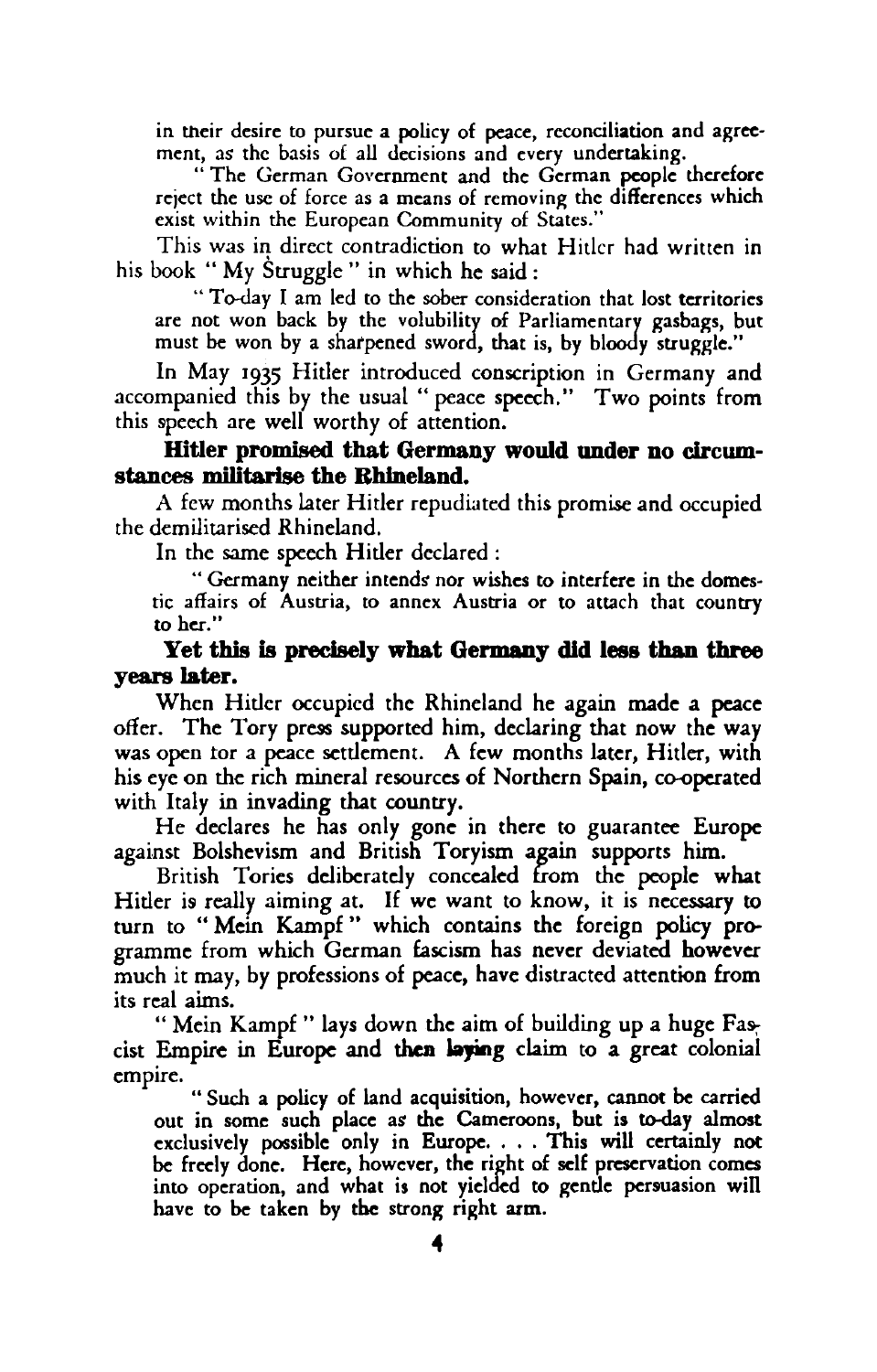#### **This aim of expansion can only be secured by the annihilation of France.**

"Germanv must realise that the will for life of the German people must no longer be allowed to languish in mere passive defence, but that we must take up an active policy and throw ourselves into a final and decisive fight with France, with the greatest of German aims. at stake. Only then will the eternal and unfruitful struggle between us and France be brought to a conclusion, on condition that the annihilation of France be looked upon solely as a means Of gaining finally the possibility of expansion for our people. To-day there are eighty-million Germans in Europe. The justification of this foreign policy will be acknowledged when after 100 years 250,000,000 Germans will be living on this Continent."

In order to facilitate this aim, Hitler in " Mein Kampf" recommended an alliance of Germany with Italy and England, so that France could be isolated and doomed to destruction.

# **Hitler Out to Divide England end France**

This is the consistent policy that Hitler has pursued since he came to power five years ago. In every aggressive step he has taken, he has tried to split England from France and the British Tories have always rushed to help him.

When he went over to conscription, thus challenging the military power of France on the continent of Europe, he at the same time concluded a naval pact with Britain. The British Tories pretended that in this pact was the beginning of an all-round limitation of armaments, that after the naval pact there would bean air pact and so on. This illusjon helped Hitler who was not aiming at limitation of armament, but at detaching Britain from France, and particularly after the conclusion of the Franco-Soviet pact, at: driving a wedge between France, and its friends in Eastern Europe.

In violation of his own pledges Hitler proceeds to militarise the Rhineland so that Germany in the West can be rendered invulnerable to French pressure and the British Tories promptly seconded him by holding France back from action.

He then forms with Japan, and later with Italy, a war alliance directed against France, Britain and the Soviet Union. But as this war alliance is called the anti-Comintern pact, a large section of British Toryism supports the idea that this is directed against the Soviet Union alone.

In need of iron ore for his war industries, he co-operates with Mussolin, in supporting the Franco rising and later on the Italian-German invasion of that country, so that he can possess himself of the rich mineral resources of Northern Spain.

At the same time, the German and Italian invasion threatens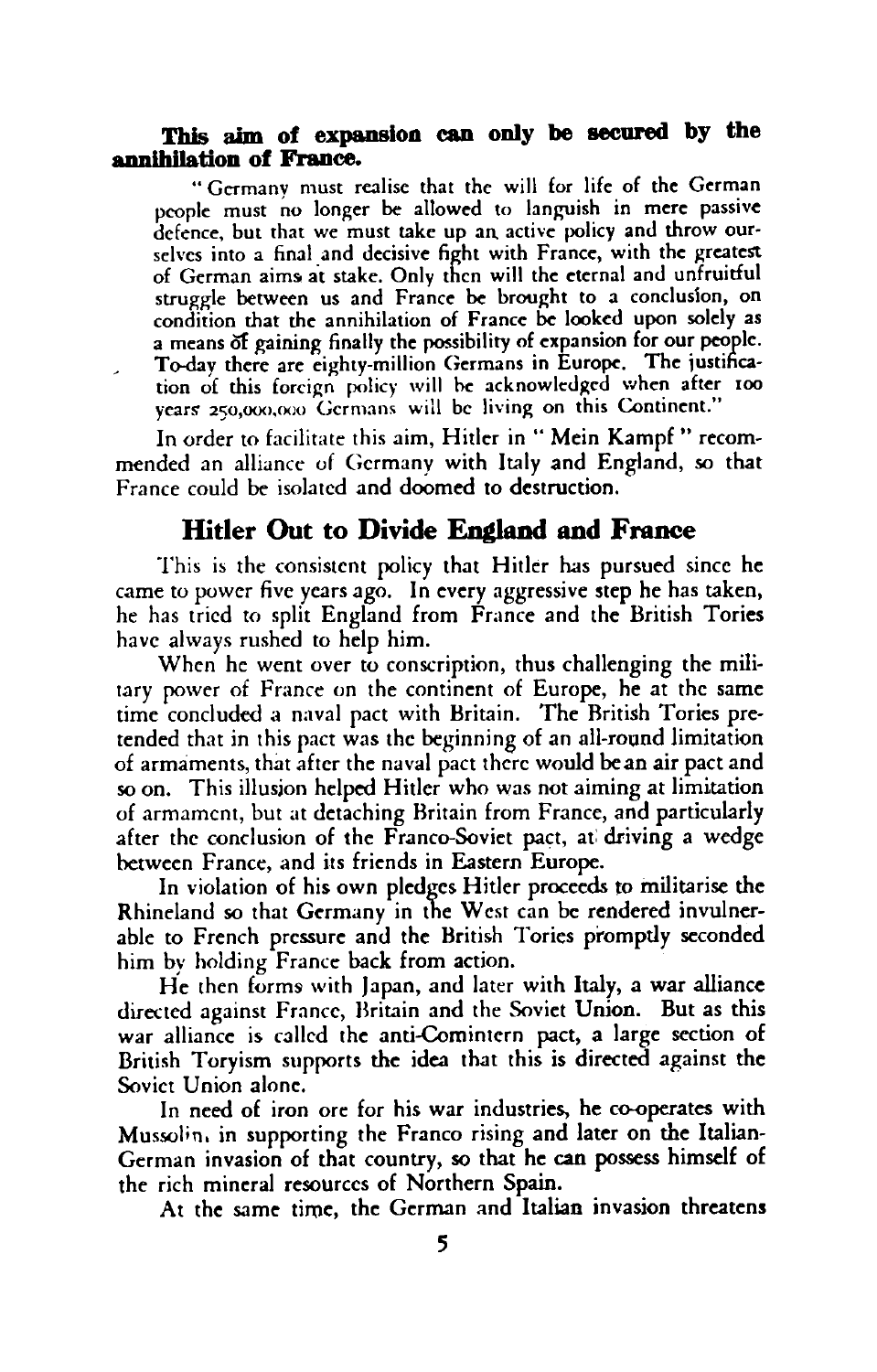to encircle France, and cut British communications with the Colonies and Dominions.

# British Tories Help Him

Thus encouraged, Hitler prepared for the seizure of Austria, whose independence had been guaranteed by France, Britain and Italy at the Stresa Conference in 1935, and carried it through with general Tory approval.

#### Faced with a great upsurge of public indignation directed against his pro-Fascist policy, Chamberlain pretended that he was prepared at last to make a stand.

The successive acts of aggression on the part of Hitler had driven a solid wedge of Fascist territory extending from the Baltic Sea to the Mediterranean between the Western Democracies and the great peace power, the Soviet Union, making common action ror the defence of peace more difficult than it would otherwise have been. But not yet hopeless, for lying close to Germany was an ally of both France and the Soviet Union-Czechoslovakia.

If Hitler was able to eliminate Czechoslovakia he could do two things.

He could break down the barrier which barred his way to the East; to the granaries and oil wells of Roumania; to the domination of the Balkans.

Right up to the Russian border there would be nothing but a group of puppet states under German domination and from these, the Nazis hoped to draw the necessary raw materials to enable them to wage a victorious war against the Western Democracies or against the Soviet Union.

#### Hitler and his gang immediately proceeded to help their Tory allies in Great Britain to pot it across. General Goering categorically declared that Germany would respect the independence and integrity of Czechoslovakia and Chamberlain obllglngly repeated this in the Hoose of Commons.

Chamberlain declared that while Britain was not bound to defend Czechoslovakia by treaty, if a war started on the question of Czechoslovakia, Britain would be bound to be drawn in. The impression was created that the Chamberlain Government was not profascist, but was slowly and reluctantly lining up with the Governments of France and the Soviet Union in resistance to Nazi aggression.

The Trade Union chiefs were firmly of this opinion. In one of the debates at the Trades Union Congress, Sir Walter Citrine, in making what he considered to be a strong point, said that he had put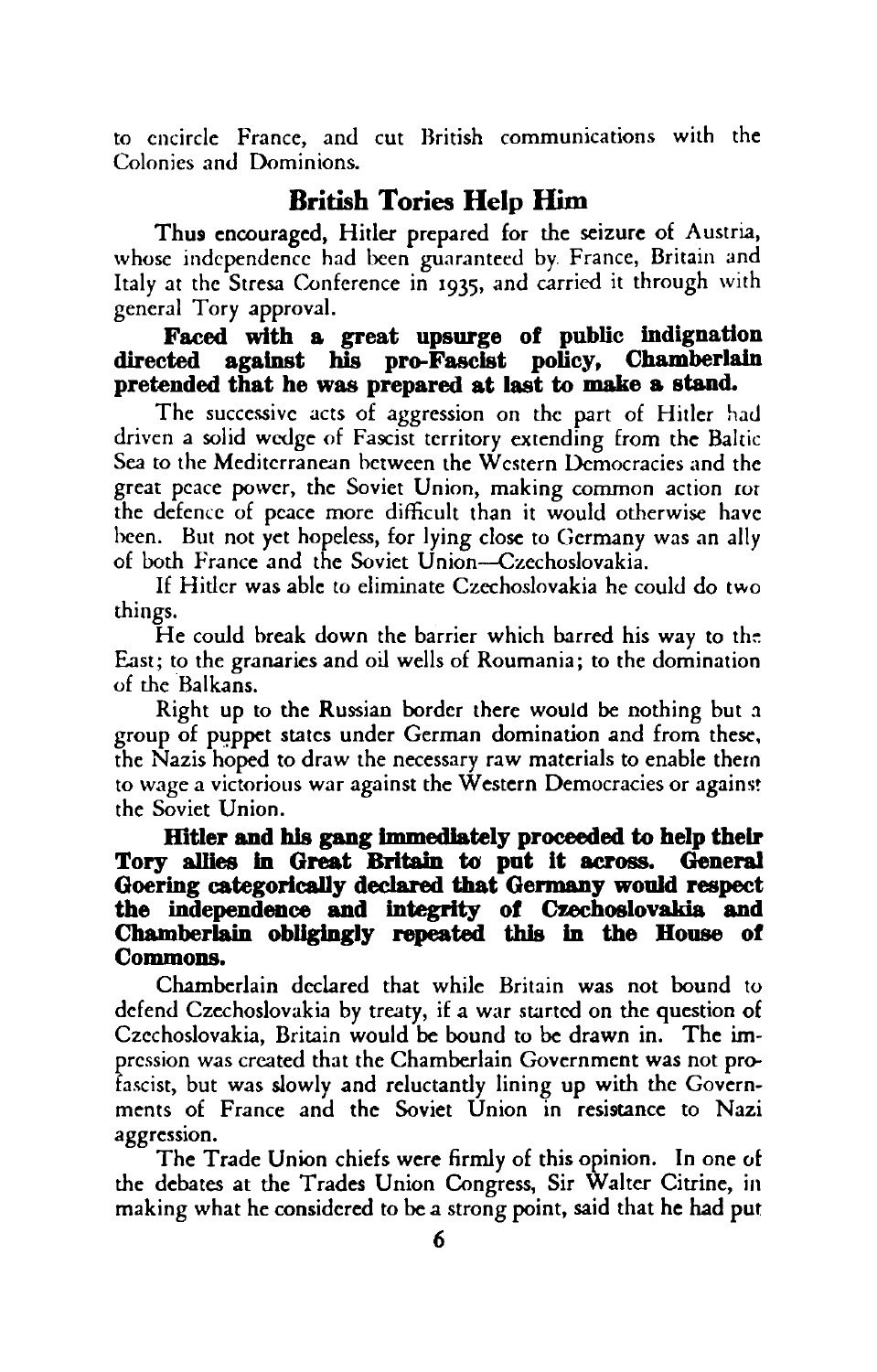the point to the Prime Minister that British arms might be used to support Fascist aggressors.

"The Prime Minister in reply asked us what Fascist powers we had in mind and I frankly confess I couldn't tell him. After all, does anybody imagine that these arms arc to be used to help Germany conquer Czechoslovakia (Cheers.)"

That was precisely what British arms and British diplomacy were to help Germany to do within a few days.

## **Chamberlain's Pressure on Czechs**

All along, the line of the Chamberlain Government was to force the Czech Government to surrender to Germany.

The stages through which this was done arc to be found in Chamberlain's speech in the House of Commons on September 28.

"On June 7 the Sudeten German Party had put forward certain proposals which embodied the eight points of Herr Henlein's speech at Karlsbad on April 24.

"The Czcchoslvakian Government, on their side had embodied their proposals in a draft nationality statute, a Language Bill, and an Administrative Reform Bill.

"About the middle of August) it had become clear to Lord Runciman that the gap between these two proposals was too wide to permit of negotiation between the parties on that basis.

" In his capacity as mediator he was successful in preventing the Sudeten-German party from closing the door to further negotiations, and he was largely instrumental in inducing Dr. Benes to put forward new proposals on August 21, which appear to have been regarded by the Sudeten Party leaders as a suitable basis for the continuance of negotiations."

These concessions forced upon a reluctant Czech Government promptly resulted in the Nazi supporters in Czechoslovakia indulging in more sweeping claims.

Again British pressure was applied to force the Czech Government to make further concessions.

"Accordingly, H.M. Minister at Prague (Mr. Newton) saw Dr. Benes on September 3 and emphasised to him that it was vital, in the interests of Czechoslovakia, to offer immediately and without reserve those concessions, without which the Sudeten-German question could not be peacefully settled.

" The Government were not in a position to say whether anything less than a full programme would suffice, and intimated that the Czech Government should go forward to the limit of concession."

The German threats increased in volume and a feeling that war was imminent in Europe was created everywhere. Millions of people in every country in Europe, in Germany no less than elsewhere, were terrified at this prospect.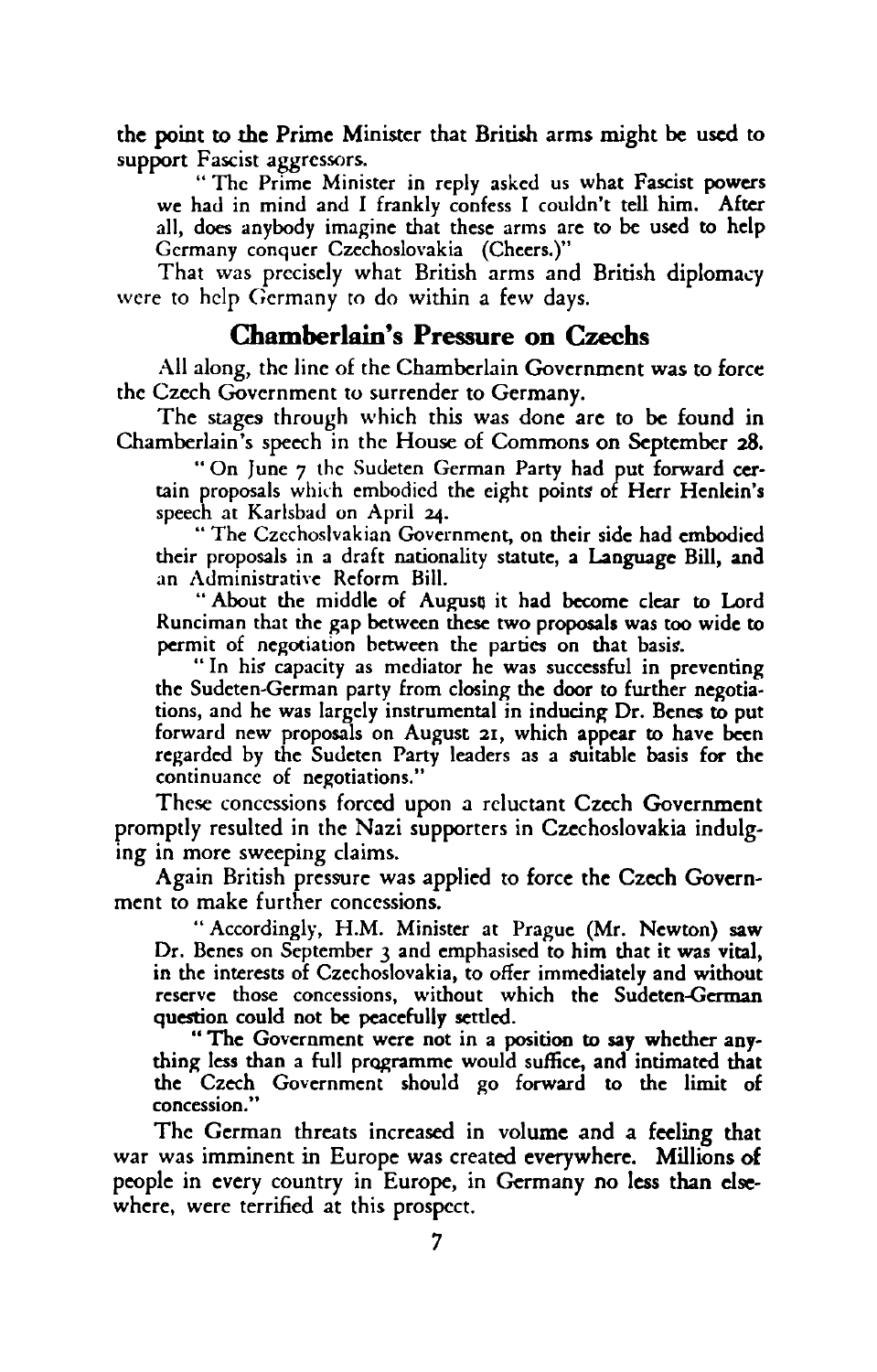The Nazi. gangsters were deliberately inducing terror, in order that their allies, the Chamberlain Government in Britain and the pro-Chamberlain section of the French Cabinet would be better able to induce their people to support the most far reaching concessions to Hitler.

It was in this atmosphere that Chamberlain flew to see Hitler. What followed is best expressed in Mr. Chamberlain's own words:

"In courteous but perfectly definite terms, Herr Hitler made it plain that he had made up his mind that the Sudctcn Germans must have the right of self-determination.

"If they could not achieve this by their own efforts he said he would assist them to do so, and he declared categorically that rather than wait he would be prepared to risk a world war. . . .

" He said that if I could give him, there and then an assurance that the British Government accepted the principle of self-determination, he was quite ready to discuss ways and means of carrying it out.

"If, on the contrary, I told him that such a principle could not be considered by the British Government, then he agreed that it was of no use to continue our conversations."

It is clear that there was nothing in the nature of negotiations. Hitler simply threatened Chamberlain with world war if the Sudeten territories and, as part of them, the fortifications of Czechoslovakia, were not handed over to Germany, and the latter readily agreed to take back to Britain this ultimatum.

### **Was Hitler Prepared to Fight?**

Was Hitler in a position to make good his threat? We must remember that a few weeks before the whole of German economy had been shaken by a great Stock Exchange crisis; that a grave financial crisis is developing as a result of the heavy expenditure by the Government; that the responsible military leaders, basing themselves on the experience of Spain, no longer believed that a short and easy victory was possible; that the German people feared world war so much that the whole press has sought to convince them that the only possible struggle was one between Germany and an isolated Czechoslovakia.

But Herr Hitler made the threat because he knew that reaction in France and Britain would use that threat in order to organise a sell out.

#### **The result was that Chamberlain flew back to London and proceeded to induce the British and French Govemments to Impose mtter's plan upon Czechoslovakia.**

" Accordingly, the British and French Ministers in Prague were instructed to inform the Czechoslovak Government that the continuance within Czechoslovakia of the districts mainly inhabited by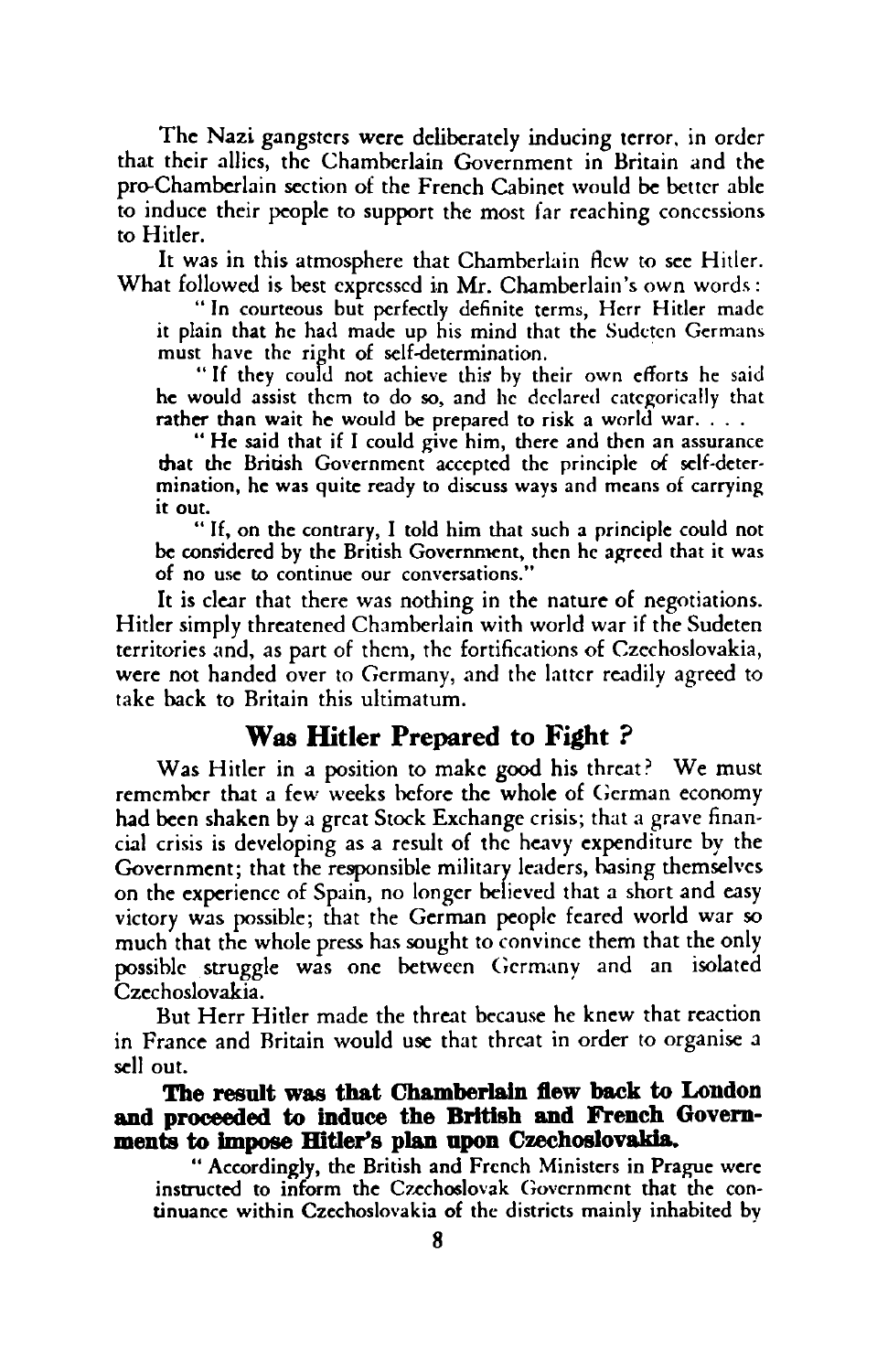Sudeten Germans would imperil the interests pf Czechoslovakia herself and all hopes of peace. The Czechoslovak Government was asked to agree immediately to the direct transfer to the Reich of areas inhabited by the population of more than 50 per cent. Germans.

" The Czechoslovak Government was informed that to meet its natural desire for security in the future, His Majesty's Government would be prepared a9 a contribution to the pacification of Europe, to ioin in an international guarantee in regard to the new boundaries of the Czechoslovak. State."

Let us look at these proposals for a moment. We see In the first place that all districts with a majority of Germans have to be ceded to Hitler. Now it is perfectly possible for a. district which contains a majority of people who are opposed to German rule to be handed over to Hitler.

Say a district has 52 per cent. Germans, and 48 per cent. Czechs and that 10 per cent. of the Germans are opposed to going under Hitler. Under the plan drawn up by the British and French Governments on the basis of Hitler's ultimatum, this territory with an anti-Hitler majority must be ceded to Germany.

Still more grotesque is the suggestion that Britain and France would defend the new frontiers of Czechoslovakia. Both were pledged by the Covenant of the League of Nations to defend the existing frontier, France was pledged to do so by its treaty of mutual assistance. If both countries had just ratted on this obligation to defend the existing strongly -fortified natural frontier, what likdihood would there be of these defending a much more vulnerable frontier.

What did Britain and France obtain in return for this sacrifice of Czechoslovakia?

Did Hitler, whom Chamberlain was working so energetically to" appease," now proceed to give guarantees for peaceful behaviour for the future?

On the contrary, in his first conversation with Chamberlain he did not even give a promise of refraining from further demands for a single minute after he had obtained possession of the frontiers of Czechoslovakia. The British and French Governments had surrendered to Hitler and had got nothing in return. When the full betrayal of peace represented by those proposals became clear, public indignation rose to fever heat. It was clear that there was going to be the utmost difficulty in getting them through.

## Hitler Raises His Demands

To the aid of Chamberlain, there again came Hitler who increased his demands, now claiming the right to occupy the Czech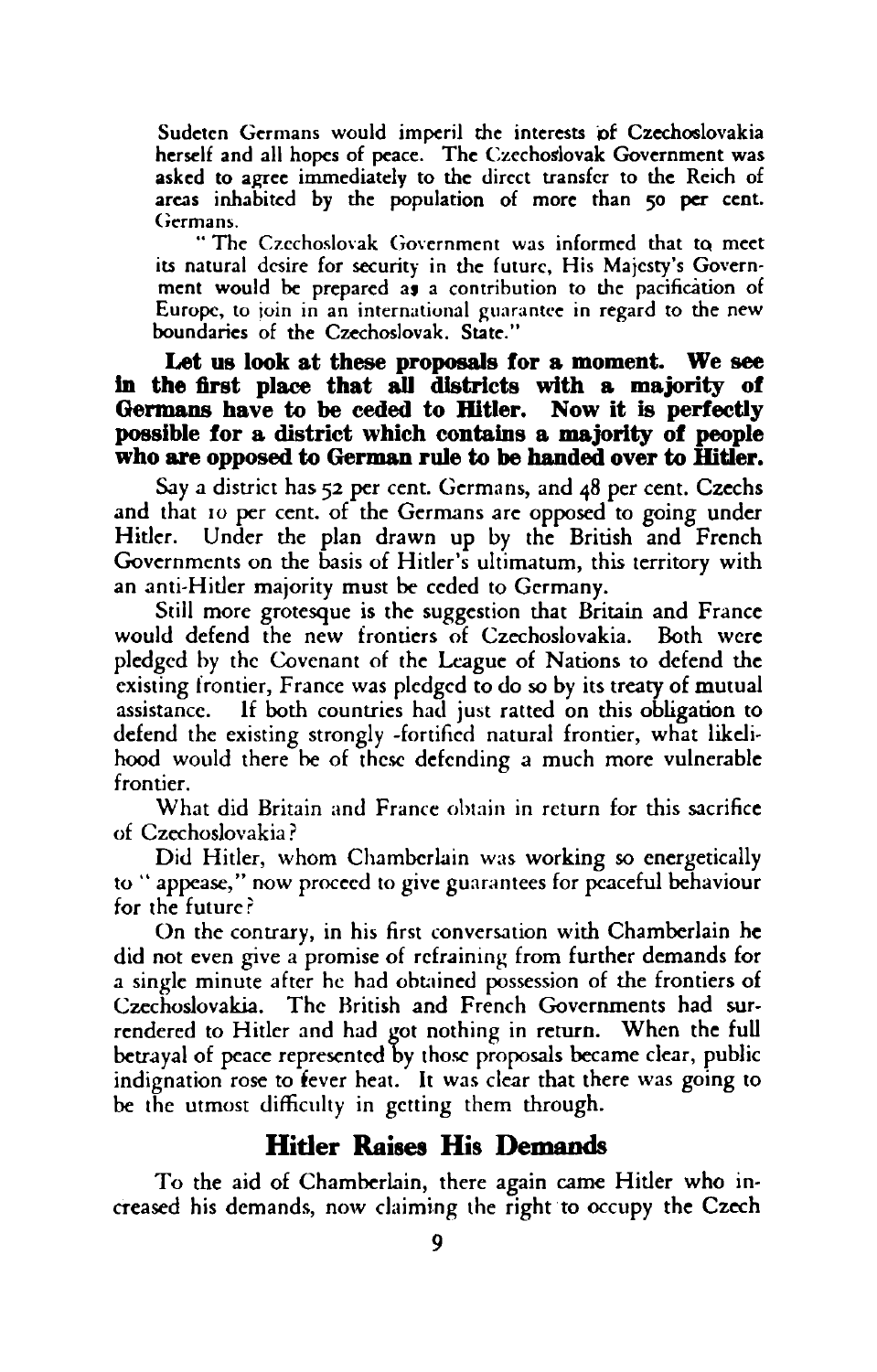fortifications immediately and to prevent anyone from removing his wealth or property from the Sudeten districts. Chamberlain could not, in view of public opinion, accept these demands, and appeared superficially to be about to make a stand. The result is that a considerable section of pubiic opinion, aided by the Liberal and Labour press, moved gradually away from denunciation of the Anglo-French surrender towards support of Chamberlain whom they now believed to be about to make a stand.

At the same time public apprehension was aroused when the very backward state of air-raid precautions were realised, when mothers were told that their young children had to be ready at any moment so that they could be taken to a place of safety in the country.

This was the atmosphere that Chamberlain wanted for a further sell out. All the psychological conditions had been created.

Chamberlain then proceeded directly and through the intermediary of Mussolini to fix up a meeting with Hitler in which the complete surrender would take place. The news of this meeting was presented to the House of Commons in the following way:

" Whatever views Hon. Members may have had about Signor Mussolini in the past, I believe everyone will welcome his gesture of being willing to work with us for peace in Europe. That is not all: I have something further to say to the House yet. I have now been informed by Herr Hitler that he invites me to meet him at Munich to-morrow morning. He has also invited Signor Mussolini and M .Dala) lier. Signor Mussolini has accepted and M. Daladier has also accepted. <sup>7</sup> need not say what my answer will be."

There is no need to describe the hysterical scene which followed. The Labour and Liberal leaders forgetting that the negotiations were to take place on the basis of what the National Council of Labour described as "a shameful betrayal of a peaceful and democratic people" (Statement of September 20), welcomed the Prime Minister's statement and wished him·" God Speed." Alone in Parliament, amid the din of howling Tories, Wm. Gallacher, M.P., voices his protest.

When Chamberlain went back to Hitler on the 22nd September, Hitler presented the demands that the Czechs clear out of the Sudeten districts, abandoning their fortifications intact to the Germans. In other words they got seven days to clear out. The Czechs refused to budge.

# The Munich " Concessions "

At the Munich Conference the dictators gave a "notable example " of concessions. Instead of allowing the Czechs seven days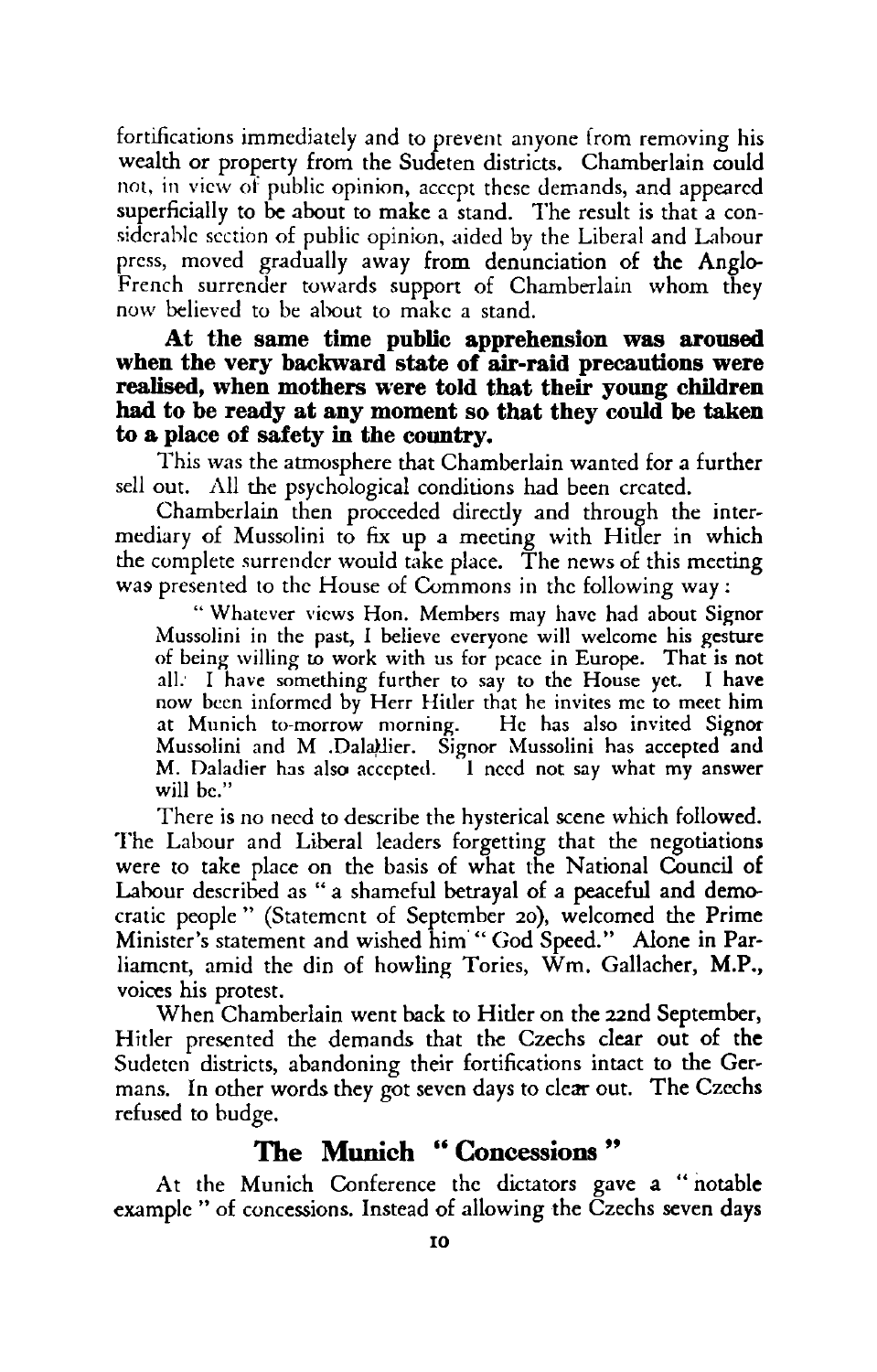to clear out they were graciously allowed ro days to clear out.

On the other hand, Hitler, acting on behalf of Poland, and Mussolini acting on behalf of Hungary, proceeded to further dismember Czechoslovakia.

#### The Munich agreement states:

"When the question of the Polish and Hungarian minorities in Czechoslovakia has been settled, German and Italy for their part will give a guarantee to Czechoslovakia.

The heads of the Governments of the Four Powers declare that the problems of the Polish and Hungarian minorities in Czechoslovakia, if not settled within three months by agreement between the respective governments shall form the subject of another meeting of the heads of Governments as the Four Powers here represent.'

This means in plain words that if Czechoslovakia does not cede further territory to Hungary and Poland, the Germans and Italians will again blackmail the British and the French in order to force them to co-0perate in compelling Czechoslovakia to give up further territory.

## **Hitler Gets His Pound of Flesh**

The territory to be handed over to Hitler by the 10th will correspond to that delineated by Hitler in his Godesberg memorandum. He has got his full pound of flesh.

The meaning of this "peace settlement" was made clear in the statement issued by the Communist Party immediately after the terms had been published :

" The victory of peace and democracy seemed certain, and this meant the end of Hitler's threat to Europe.

" But Chamberlain did not want this. He was determined to save the face and prestige of Hitler.

" This was why he went to Munich. Not to save peace and help the Czechoslovak people, but to save Hitler, break the democratic peace front, and open Europe and Britain to fascism and new wars.

" The peace of the world has not been saved. It has been betrayed to the custody of Hitler, to be broken when he considers the time favourable for his next act of conquest, with his military forces enormously strengthened by his invasion of Czechoslovakia.

"No such terms have ever yet been inflicted; on a peaceful country that had already gone to the limit of sacrifice in the interests of world civilisation.

If the Munich Agreement is not repudiated, ask yourself the question 'What country in Europe will be the next to be attacked?''

But it is claimed the peace of the world has been preserved. Daladier is reported to have said:

"We have avoided a war, and surely that is worth a lot. If there had been any war it may have meant the sacrifice of at least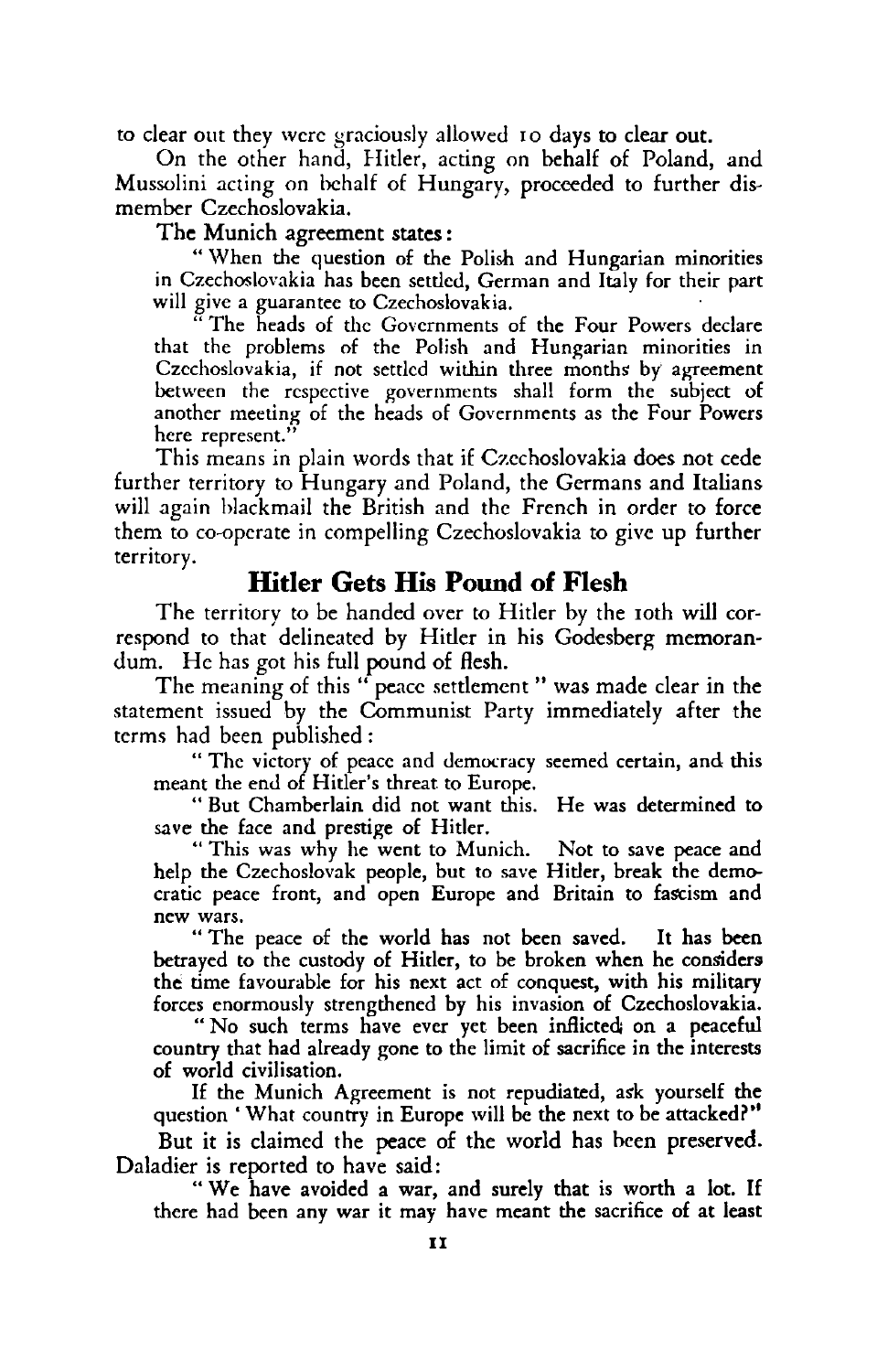ten million persons over a question of returning the three millions of German race to Germany, and then there would have been the question of the reconstruction of Czechoslovakia.

" Who would want to make himself responsible for that? "

The line of argument here is that Hitler would have declared war and sacrificed ten million lives in order to have obtained the right to annex that part of Czechoslovakia in which three million Germans and many Czechs live.

# **Towards a Fascist Europe** ?

If Hitler was prepared for this enormous expenditure of lives, if he was prepared to risk the existence of his regime (which we have shown to be more than doubtful) then it is clearly because the possession of Sudetenland was a step towards the greater aim of a Fascist Europe. To give him alll that he asks for at this moment without a struggle, to place the key of the domination of Europe in his hands, is surely a strange way of preserving peace.

In order to save Chamberlain's face and keep him in power, a so-called Peace Pact is signed which reads as follows:

" We, the German Fuehrer and the British Prime Minister, have had a further meeting to-day and arc agreed in recognising that the question of Anglo-German relations is of the first importance for the future of our countries and of Europe.

"We regard the agreement signed yesterday night and the Anglo-German Naval Agreement as symbolic of the decision of our two peoples never to go to war with one another again.

"We are resolved that the method of consultation shall be the method adopted to deal with any other question that may concern our two countries, and we are determined to continue our efforts to remove possible sources of difference, and thus to contribute to the assurance of peace in Europe:."

#### **And this worthless scrap of paper is supposed to be a**  just equivalent for handing over the strategical heart of **Europe to Hitler.**

This gigantic betrayal of democracy and peace has only been possible because of three things ( 1) a lack of understanding of the real character of Fascism;  $(2)$  a lack of understanding of the real character of Chamberlain, and (3) a lack of unity amongst the labour and democratic forces in Great Britain.

Fortunately the events of the last week have taught people the real character of Hitler, but they have still to realise the full infamy of Chamberlain. When in the cinemas of the country people arc found cheering Chamberlain and hissing Hitler, there is still a lack of understanding of the role that Chamberlain is playing as Hitler's accomplice. Or when trade union leaders believe, as Sir Walter Citrine did, that Chamberlain would not assist the Fascist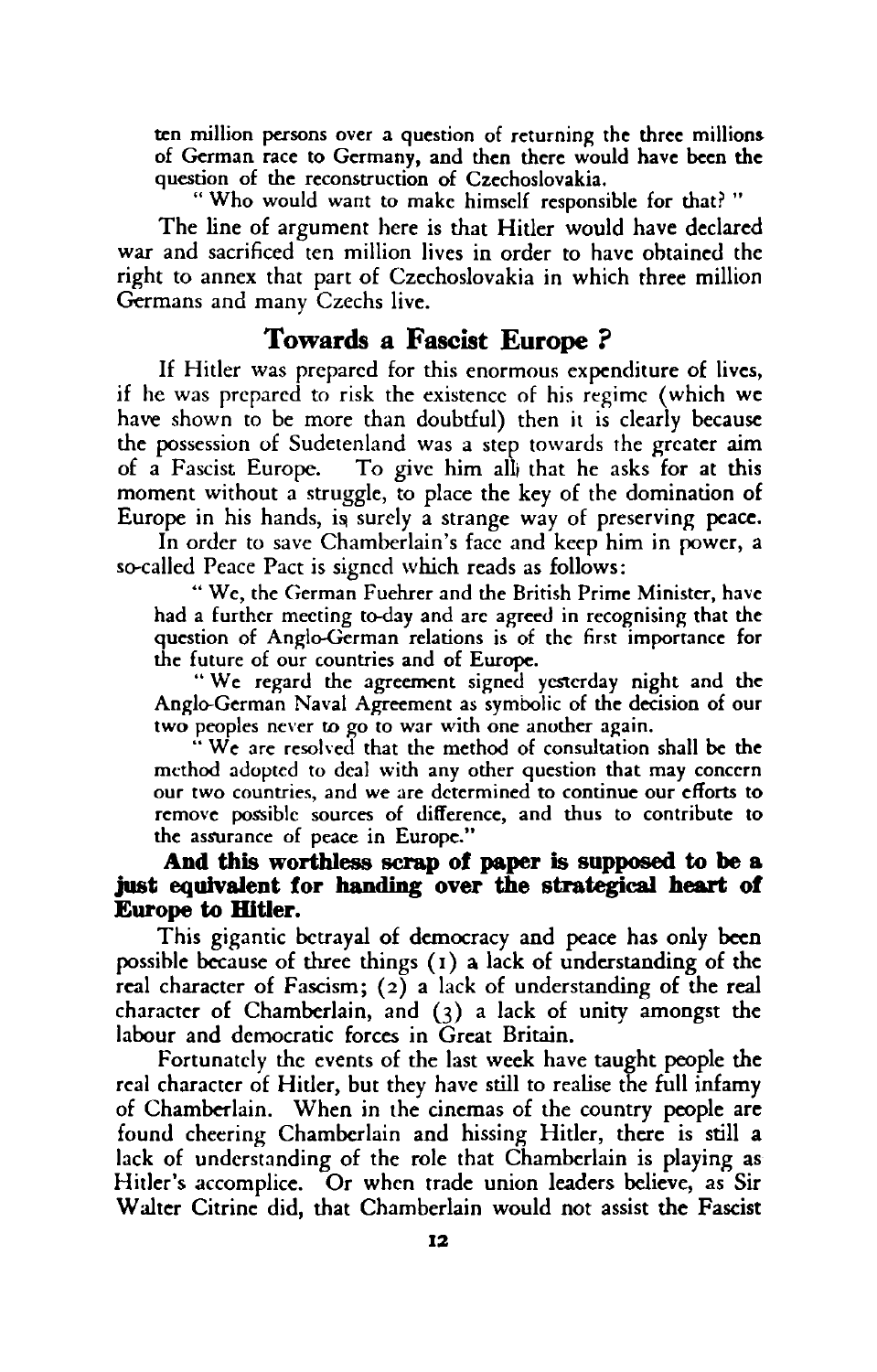dictators, when the Liberal and Labour leaders on the very eve of tho most gigantic betrayal of all were actually of the opinion that Chamberlain was going to make a stand against Hitler.

## Why Chamberlain Helps Fascism

There should be no room for illusions about the Chamberlain government and why it supports fascism.

" The Chamberlain Government " said the resolution of the 15th Congress of the Communist Party, "has pursued this scandalous policy of betrayal because it is the representative of those reactionary circles in Great Britain who in their own way are working for a government similar to those of Germany and Italy, in order to have a free hand to ruthlessly pursue their class interests. They are, at the outset of the economic crisis, demanding a cut in the social services and the reduction of the standard of life of the British people.

" They have aided the big combines in the munitions industry to accumulate scandalously high profits at the public expense and have joined them in seeking to break down the standard of life of the munitions workers. They have put on the Statute Book a whole series of reactionary measures (Seditions Act and Public Order Act) and have sought to encourage the growth of the Mosley movement as a weapon against the British working class, becauso on their way to Fascism they see in the British Labour Movement and in the cherished democratic rights of the British people, obstacles which must be swept aside."

Until this is realised the Labour and Democratic forces will go from blunder to blunder, from betrayal to betrayal.

But Chamberlain has been able to get away with it because the forces in opposition to him arc not united. As Congress pointed out:

" The British working class alone is not in a position to bring about an immediate reversal of this policy and to end the rule of the Chamberlain clique, and the other sections alone arc not in a position to compel this change. The treacherous pro-fascists led by Chamberlain are carrying out the historical ruling class policy of 'divide and conquer,' seeking through this policy to clear the way for a fascist transformation in Great Britain."

When last March the Chamberlain Government was faced with a grave crisis, consequent on the dismissal of Eden and the annexation of Austria, the Labour movement had a unique opportunity to unite all the opposition forces in a struggle against the Government. That opportunity was deliberately rejected.

# Democratic Forces Divided

The result was that in the vital months between the annexation of Austria and the betrayal of Czechoslovakia, the Labour and Democratic forces were divided and impotent and the British people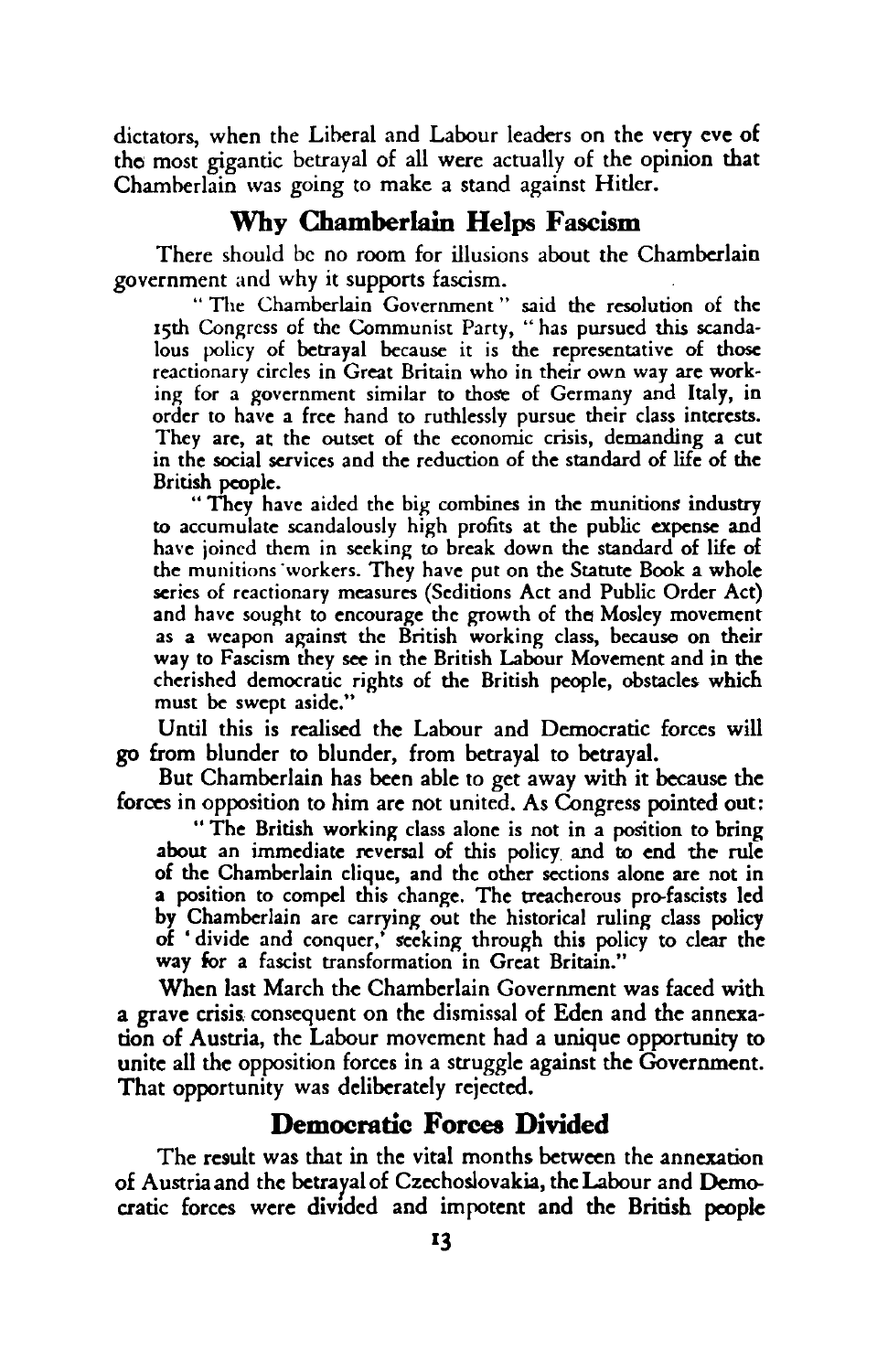could not be mobilised to a full understanding of the great issues that they were shortly to be called to face.

Even when the full gravity of the crisis began to be understood, when the Labour movement issued a call against the disemberment of Czechoslovakia, it took no steps whatever to organise a great Labour campaign to carry its policy to the mass of the people, indeed the mere suggestion of such a campaign was violently opposed by prominent trade union leaders.

#### **No great campaign was organised until Chamberlain returned from Berchtesgaden with the first plan of betrayal.**

Not only so but although the situation demanded the pressure of a united people against Chamberlain, there was an utter refusal on the part of the Labour Party to talk with other sections of democratic opinion. During the March crisis the Liberals had been rebuffed when they approached the Labour Party for common action. They were not willing to face another rebuff. The Labour Party Executive on the other hand stood pat on its decisions regarding the Popular Front. Local Labour Parties who at the height of the crisis dared to co-operate with Communists, or Liberals, in public meetings were brought into line. The influential Peace movement, composed of anti-Chamberlain forces in all parties, remained isolated from the Labour Party.

What a policy! Hitler strives to keep his potential enemies separated in order to defeat them one by one. The National Council of Labour warns the whole movement against this and declares: " The British Government must leave no doubt in the mind of the German Government that they will unite with the French and Soviet Governments to resist any attack on Czechoslovakia."

But the very same National Council of Labour refuses to unite with the Communists, with Liberal and Peace organisations in a common campaign to force Mr. Chamberlain to cease uniting with Hitler in forcing through the dismemberment of democracy in Czechoslovakia. The result is that Chamberlain has got away with it and the Labour bureaucrats who were boasting last May about winning a General Election easily are now shivering with apprehension lest a general election is sprung upon them which leaves them with fewer seats in Parliament.

# **Burning Need for Unity**

But the crisis has taught the British Labour movement lessons. They have seen the shameful behaviour of their leaders who, while opposing the Popular Front in the name of the " independence of the Labour movement," shamefully cheered Chamberlain on his way to the betrayal of Czechoslovakia.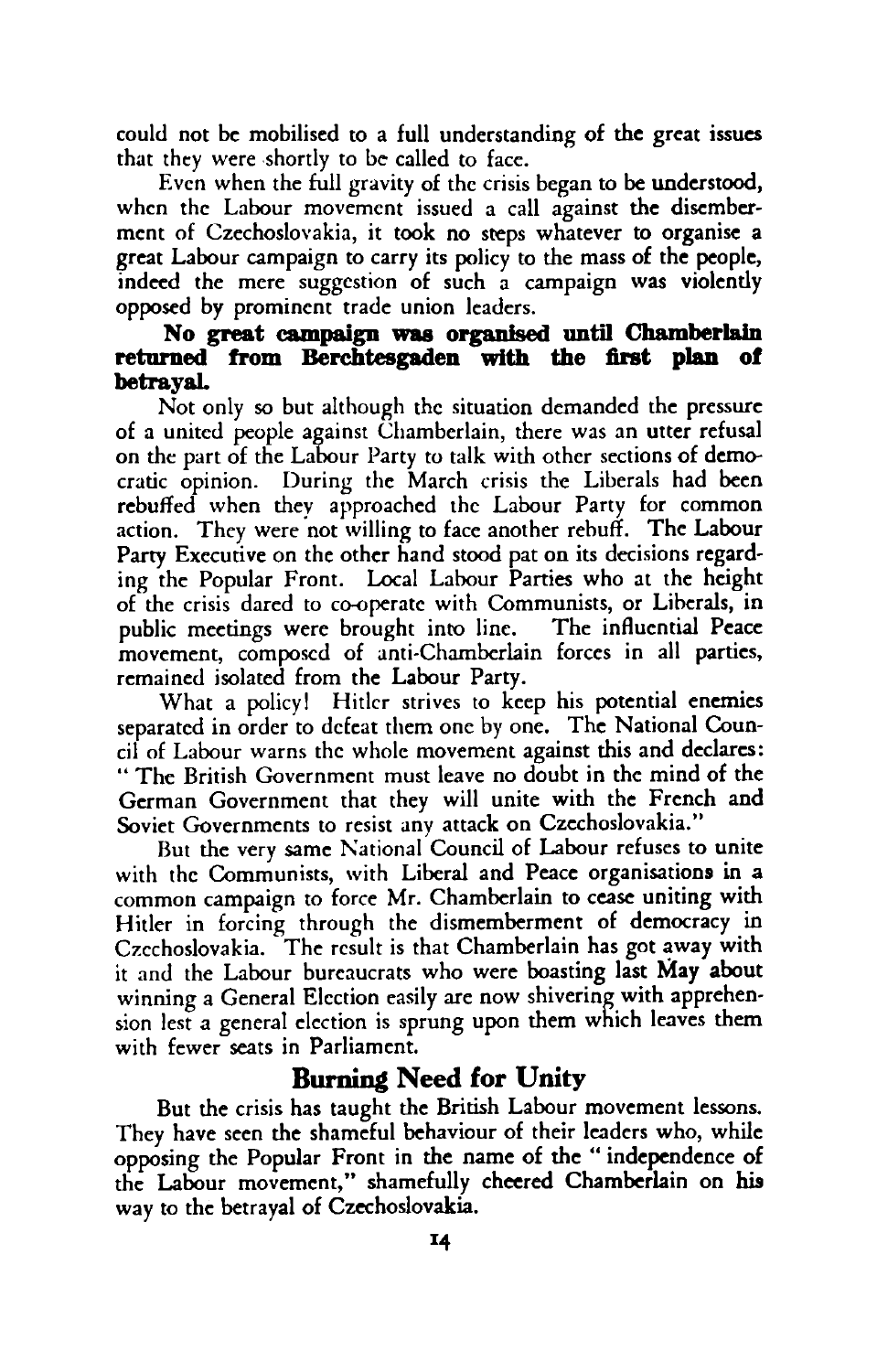The supreme lesson is that the Chamberlain-Hitler policy will reach greater depths of betraval unless the Labour and democratic forces unite. Yesterday they gave way when Chamberlain gave away the strategical heart of Europe. To-morrow he is ready to do a deal with Mussolini over Spain, which will give Fascism control of Britain's Mediterranean communications. Only the unity of all the popular forces in Britain can defeat this project.

Our r 5th Congress pointed the way to that unity:

The struggle against Chamberlain's policy of betraying peace and democracy must be the starting point of a great popular movement, not only for the defence of peace but for the fight against the economic crisis.

Not only is the working class organised in its Trade Unions and political parties, but the middle sections of society, the professional workers, intellectuals, and farmers have a host of organisations which we must seek to bring together in a common front on the basis of a common programme, and the working class should take the initiative In bringing about this common struggle and common movement.

The Communist Party puts forward the following proposals as the basis of such a People's Front movement:

FOR THE DEFENCE AND MAINTENANCE OF PEACE by the collective action of France, Britain and the Soviet Union in defence of Czechoslovakia; for the lifting of the arms ban on the Spanish Government and the granting of credit to enable it to buy the food required for its heroic defence of democracy; and for the establishment of an effective system of air raid precautions.

THE NATIONALISATION OF THE MUNITIONS INDUSTRIES with a view to preventing profiteering at the expense of the workers or the taxpayers.

FOR THE FIGHT AGAINST THE ECONOMIC CRISIS by the inauguration of a great scheme of public works, by special measures to establish new industries in the depressed areas and by the forty-hour week, the establishment of a minimum wage and of Trade Union agreements in all industries.

THE PLANNED DEVELOPMENT OF BRITISH AGRICULTURE in order to increase home grown food supplies and the reorganisation of the marketing schemes in the interests of farmworkers, farmers and consumers.

THE EXTENSION OF SOCIAL LEGISLATION, paticularly through the adoption of the Youth Charter and